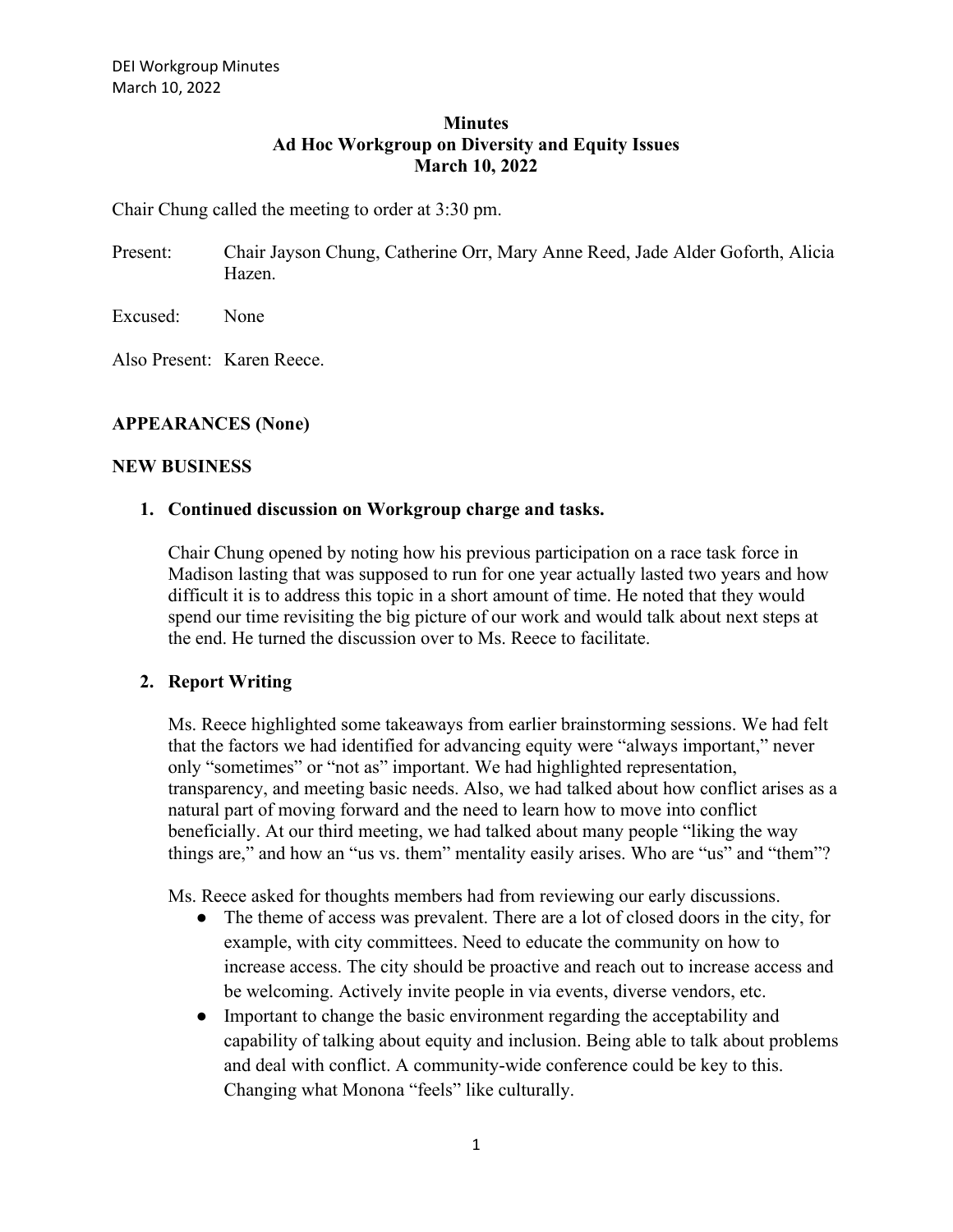- The baseline assessment written by the Nehemiah Center had highlighted "misalignment." It's important to be straight about the depth of our fundamental alignment issues—e.g., whether we agree on what the problem is, whether we mean the same thing when we are using the same commonly used terms.
- Need real change. Can Monona embrace change and change based leadership? Need to get beyond performative actions.
- Don't want this to be a report that sits on a desk. In the Nehemiah Center's report (specif., SWOT analysis), some of the "threats" jumped out, e.g., the fear of alienating some residents/voters by trying to change things. Feels like a big barrier. Who are we up against? Who will lead?
- Want report to recommend specific tactics for change, not just values…specific challenges for people to take action.
- Interested in a balance of what the city can act on and what the community can do. Given the inertia of government, lot of value in getting the community more organized. There are things the community should try to do for itself. Important to build the capacity of BIPOC community members.

The discussion turned to the next stage of work, wherein subgroups would hand over their work for full group review. There was discussion about the readiness of various subgroups, how deep/detailed/finished subgroup draft recommendations should be. Ms. Reece spoke from her experience about how enough time for this kind of work is never allowed, and you never have enough time to feel you've finished the job. These recommendations will be to start something. Other points that were raised:

- Don't strive for a corporate-style report. Make the report accessible. Don't disguise the messiness of the work. Be real about the process so that those who come behind have a road map that affirms how hard the work is.
- Could be effective to get some pull quotes to use in the report.
- Another way to accurately reflect the nature of this process: hold a public forum after we've issued our report.
- In the subgroup work, creating lists of recommendations, we've been heavy on the tactical side. The report will need more heart than the lists show.

Chair Chung asked Ms. Reece to describe an alternative approach for finishing up this stage of work that would help us keep on track timewise. Ms. Reece remarked that we are in a swirling phase natural to this kind of work. After today, subgroups could take the next week to clarify their work and pass it off to Chair Chung and Ms. Reece to compile a combined list of draft recommendations for the whole group to review. Will the whole group have a chance to discuss this list together? Yes. In addition, members have access to all the subgroup's work if they want to review that on their own.